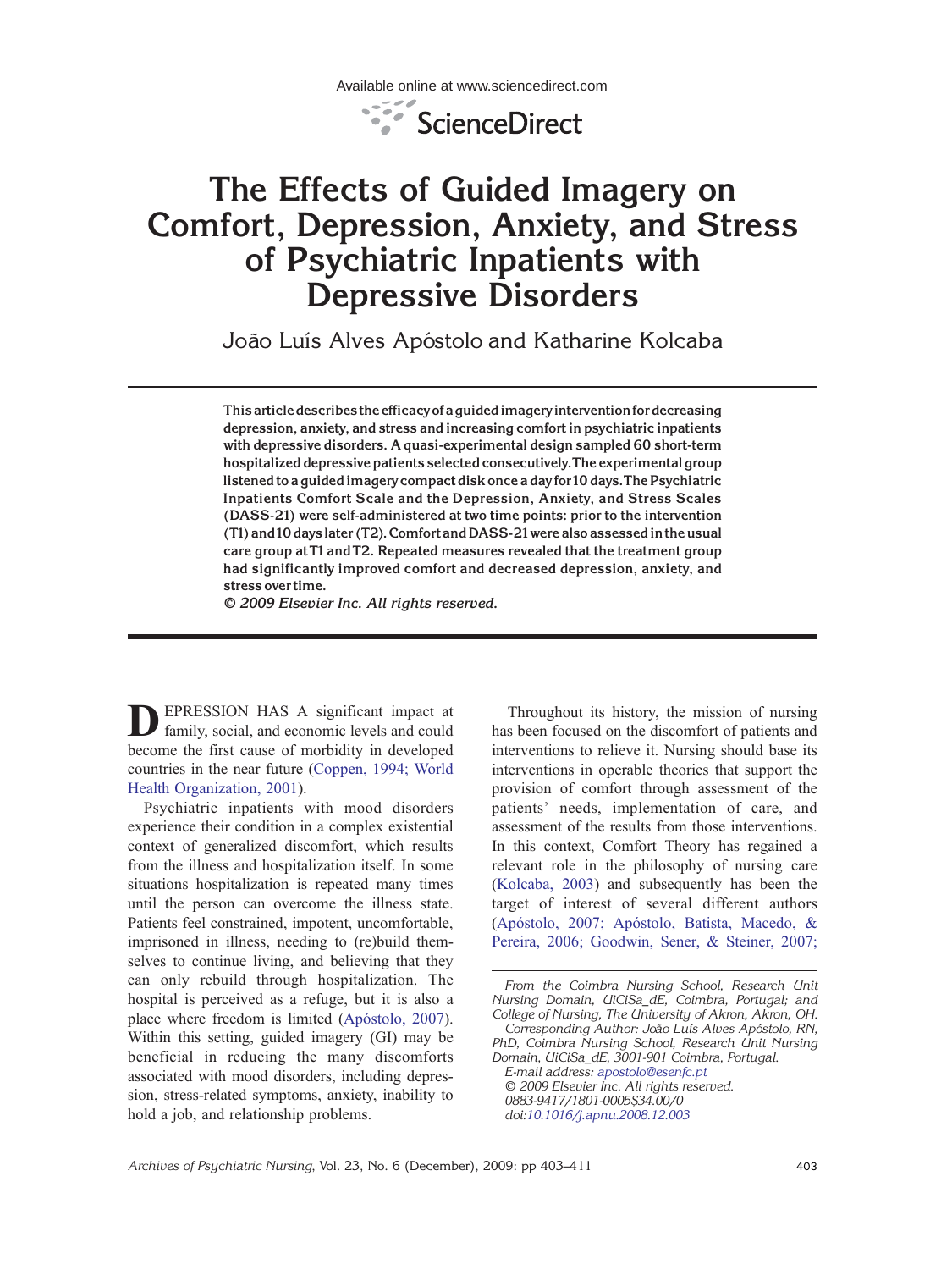[Jenny & Logan, 1996; Koehn, 2000; Morse,](#page-7-0) [Bottorff, & Hutchinson, 1994; Schoener & Krysa,](#page-7-0) [1996; Schuiling & Sampselle, 1999; Walker, 2002](#page-7-0)). Therefore, the purpose of this study is to test the effects of a GI intervention on patients' perception of comfort, depression, stress, and anxiety in a sample of persons hospitalized for mood disorders.

It is hypothesized that after 10 days, patients with mood disorders who received the GI intervention on a compact disk (CD) once a day for 10 days will have higher comfort and lower depression, stress, and anxiety than the comparison group.

## BACKGROUND

# Conceptual Framework of Comfort

The conceptual framework of comfort, derived from the mid range theory by [Kolcaba \(1991, 2003\)](#page-7-0) supports this study. Comfort is defined for nursing as the immediate experience of feeling strengthened when basic human needs for relief, ease, and transcendence are addressed in four contexts of experience (physical, psychospiritual, sociocultural, and environmental). In part, this definition originates from its archaic definition "to strengthen greatly," which is relevant for patients in stressful health care situations and who must be strengthened to meet their future challenges.

Relief is the state in which a specific comfort need has been met, essential for the person to reestablish her or his normal functioning; ease is a state of calm or contentment and is needed for effective performance. Relief presupposes the existence of previous discomforts, and ease presupposes the attention to risk factors for specific discomforts. Transcendence is the state in which persons feel motivated or inspired to control their fate, resolve their problems, and make constructive plans for their futures.

These three types of comfort are experienced in the following four contexts: physical, psychospiritual, sociocultural, and environmental. The physical context pertains to bodily sensations; the psychospiritual context pertains to the internal awareness of self, including sexuality and meaning in one's life, and it can also encompass one's relationship to a higher order or being. The sociocultural context pertains to interpersonal, societal relationships, and family traditions. The environmental context involves light, noise, equipment (furniture), color, temperature, and natural versus synthetic elements in one's surroundings. The four contexts combined with the three types of comfort form a taxonomic structure (TS) of 12 cells (Figure 1), which represents the total gestalt of holistic patient comfort from the perspective of patient's needs and the fulfillment of their needs ([Kolcaba, 1991,](#page-7-0) [2003](#page-7-0)). The TS guided the construction of the comfort questionnaire, which was used to measure the efficacy of the intervention in this study. Comfort Theory ([Kolcaba, 2003](#page-7-0)) also states that a comforting intervention, given over time, enhances the comfort of patients in stressful health care situations. The intervention in this study is GI.

When comfort is enhanced, patients are better able to be successful in their health-seeking behaviors (HSBs). [Scholtfeldt \(1975\)](#page-8-0) included internal behaviors and external behaviors in her definition of HSBs, and both of these behaviors are incorporated into Comfort Theory. Therefore, it was hypothesized that increased comfort would lead to a reduction in anxiety, stress, and depression.

## Guided Imagery

In the context of this study, GI is defined as the use of the imagination to bring about positive mind/ body responses [\(Rossman, 2000\)](#page-8-0). It is a cognitive process that evokes and uses many senses: sight,



Fig 1. Taxonomic structure of comfort.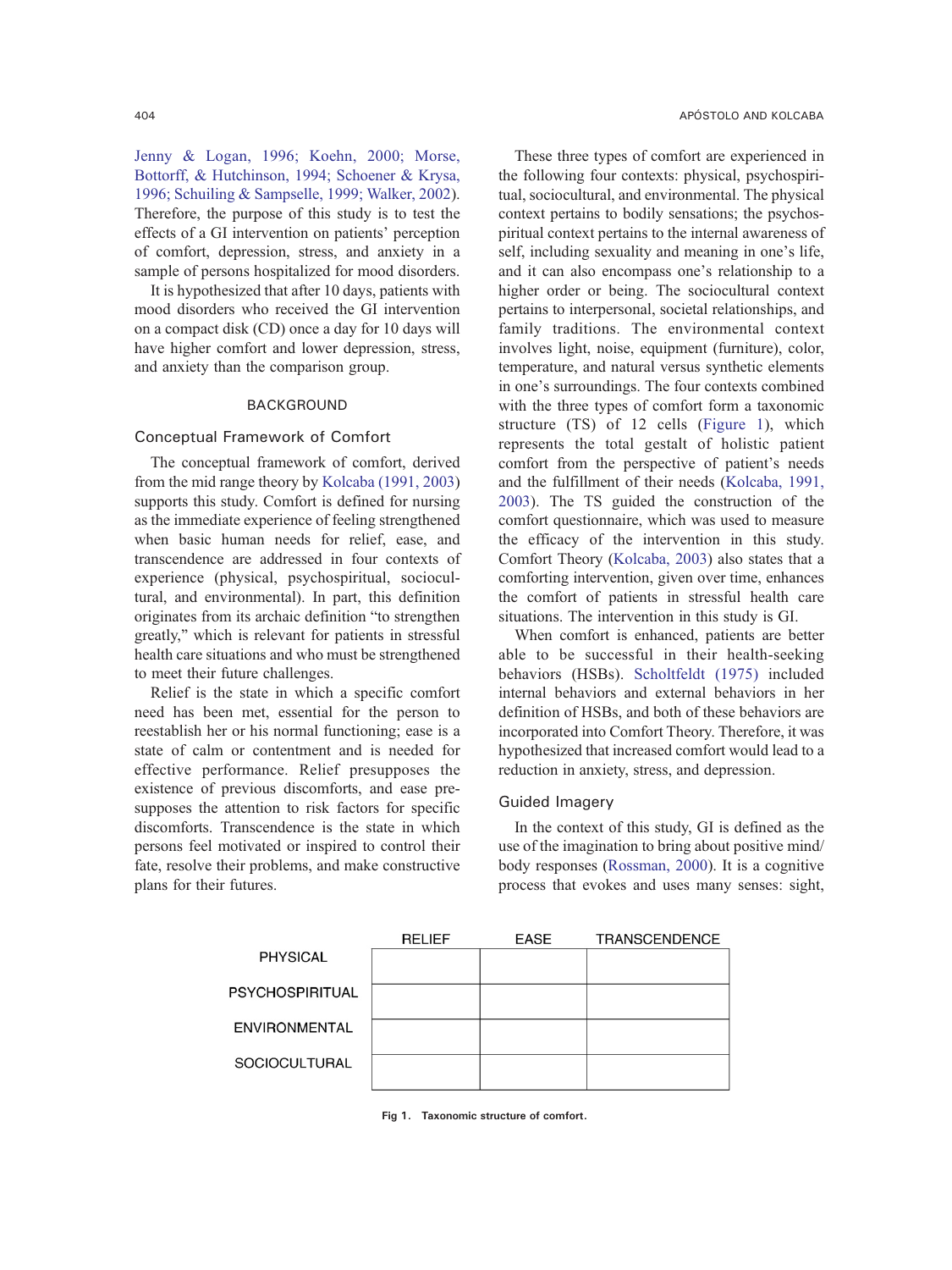sound, smell, taste, and touch and also the senses of movement. All of these senses together produce regenerative changes in the mind and body ([Achterberg, 1985](#page-7-0)). GI is a program of instructions meant to help people acquire a state of psychological and physiological ease through muscular relaxation and positive mental images, relieving the discomforts provoked by symptoms associated with mood disorders [\(Apóstolo, 2007\)](#page-7-0). Increasing adaptive responses in depressive individuals requires replacing the negative processes of thinking with a more positive cognitive style ([Achter](#page-7-0)[berg, 1985; Rossman, 2000\)](#page-7-0). GI is a complementary nursing intervention that can be implemented in addition to other therapeutic approaches to mood disorders. Studies show that focusing the imagination in a positive way can result in a state of ease, encouragement, and mood regulation, all of which allow the patient to reestablish a state of physical and mental health [\(Rossman, 2000\)](#page-8-0).

# Guided Imagery and Depression

Currently, it is thought that good body functioning is accompanied by positive thoughts, whereas pathological body functioning is accompanied by negative and repetitive thoughts [\(Damásio, 2004](#page-7-0)). In the brain, a thought, idea, or mental image work as "emotionally competent stimuli." These stimuli, whether prescribed by biologic evolution or learned have the capacity to produce certain patterns of homeostasis. The state of sadness is accompanied by a reduced number of positive mental images and by more excessive attention to those images. When persons have the experience of positive thoughts, their mind represents more than well-being; it also represents well-thinking. On the contrary, feeling sadness is associated not only with sickliness but also with an inefficient way of thinking, concentrated around a limited number of ideas of loss ([Damásio, 2004](#page-7-0)).

In GI, positive mental images and positive affective experiences can counteract the depression rumination spiral ([Folkman & Moskowitz, 2000](#page-7-0)). This process works as an adaptive alternative to decompensation, raising the mood, and relieving depressive symptoms. Therefore, GI contributes to antirumination strategies that, as [Nolen-Hoeksema](#page-7-0) [\(1991, 2000](#page-7-0)) states, are debilitating. Positive mental images have a relaxing effect and, consequently, a psychophysiologic and cognitive effect ([Singer,](#page-8-0) [2006\)](#page-8-0). When depressed individuals have access to

positive mental images and to a state of body relaxation, they are able to reorient their thoughts away from unpleasant stimuli. Thus, positive thoughts contribute to an improvement in feelings about oneself and the world.

Results from the empirical literature indicated that GI was effective in improving mood states in individuals with a variety of illnesses. [Sloman](#page-8-0) [\(2002\)](#page-8-0) conducted a community-based nursing study in 56 people with advanced cancer. Progressive muscle relaxation and GI training revealed significant decreases in depression. [Campbell-](#page-7-0)[Gillies \(2004\)](#page-7-0) used a program including positive mental images and music with 45 women with breast cancer. Her findings revealed that GI decreased depression and anxiety over a six-cycle period of chemotherapy. [McKinney, Antoni,](#page-7-0) [Kumar, Times, and McCabe \(1997\)](#page-7-0) used GI combined with music with 28 healthy adults and reported significant decreases in depression, fatigue, and total mood disorders between pretest and postsessions. Identical outcomes were revealed in the study of [Watanabe et al. \(2006\),](#page-8-0) with a sample of 148 healthy adults, using relaxation and positive mental images. After two sessions, positive mood increased, and negative mood decreased. Finally, in an experimental design, [Kolcaba and Fox \(1999\)](#page-7-0) assessed the effects of GI for increasing comfort over time in patients with breast cancer going through radiation therapy. However, no experimental studies have been conducted for patients in a psychiatric context to increase their comfort.

# Methods

# Design

This quasi-experimental design was used to measure the differences in comfort, depression, anxiety, and stress between a treatment group and a usual care group (comparison) of short-term psychiatric inpatients diagnoses with depressive mood disorders.

#### Intervention

GI was recorded on a 21-minute-long CD for this study by a collaborator, a clinical psychologist, chosen because of her pleasing voice and considerable knowledge about mental health. In the audiotaped CD, patients were invited to (a) do deep diaphragmatic breathing using the abdomen and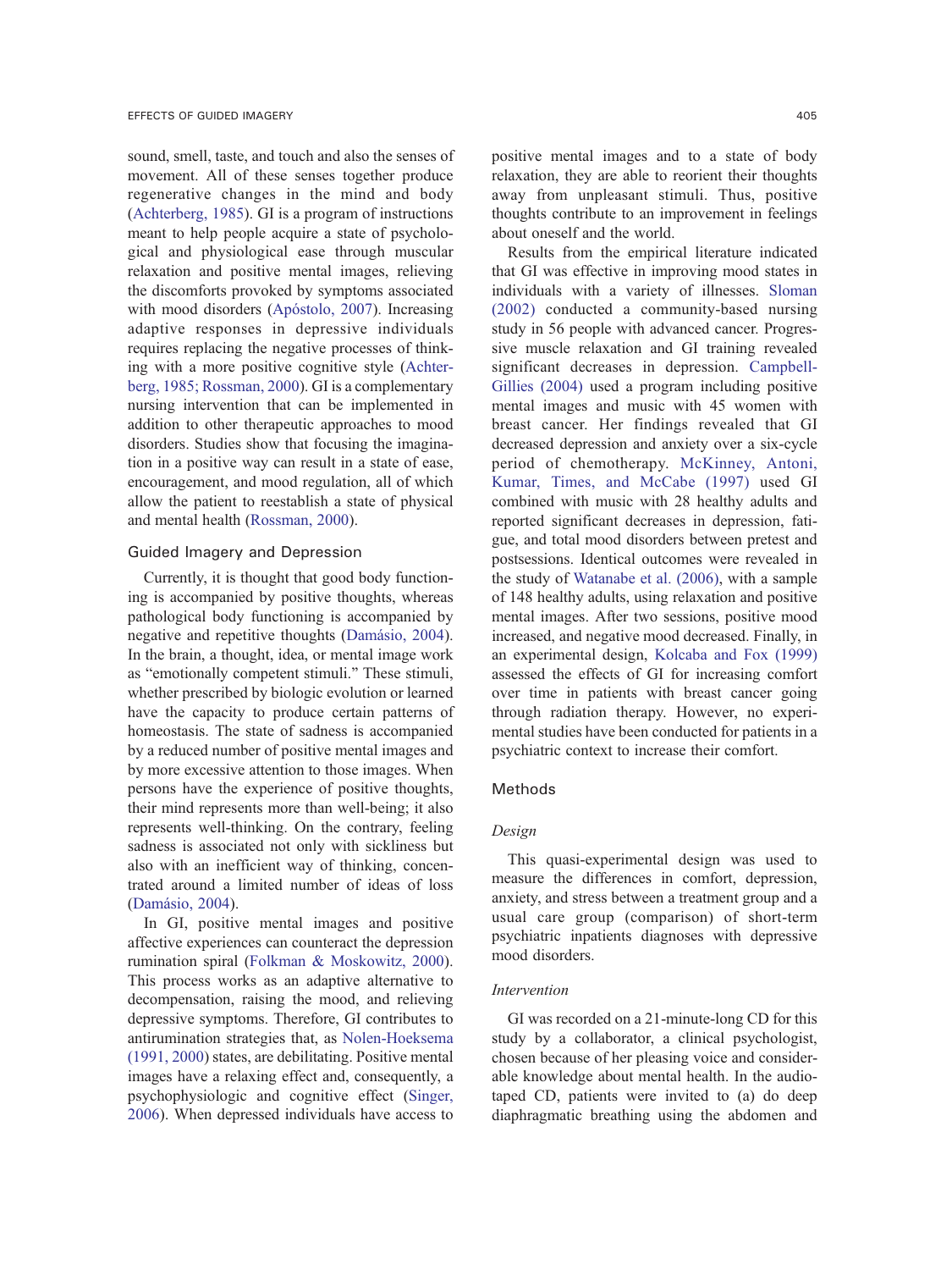diaphragm; (b) do progressive muscle relaxation exercises involving tension then full relaxation of each muscle group; (c) imagine relaxing natural scenes like landscapes, paying attention to smells and natural sounds to stimulate the senses; (d) imagine meeting somebody with whom they could share their life situation; and (e) create positive, comforting, and serene images of the hospital context. The therapist intended that patients idealize a space where they could experience a sense of ease, safety, refuge, positive images and becoming free of disturbing thoughts.

The CD script was guided by the literature revue about GI [\(Achterberg, 1985; Rossman, 2000](#page-7-0)), relaxation ([Payne, 2003\)](#page-8-0), comfort needs of patients in stressful health care situations [\(Kolcaba, 2003\)](#page-7-0), and a qualitative study about the lived experience of comfort/discomfort of psychiatric mental inpatients [\(Apóstolo, 2007\)](#page-7-0). For example, the following statements addressed physical, social, environmental, and psychospiritual comfort by improving feelings of peace, freedom, and transcendence: "…imagine a meeting with somebody with whom you could share your life situation….What would you like to share… Feel this environment as a place of peace…where you feel protected…where you can renew your energy and your life….This is calm and safe environment were you feel free and in peace…".

The CD was submitted to a validation process including experts and 25 patients and nursing students. Between 70% and 88% agreed or strongly agreed about the relaxing quality of the CD, mental images, voice, music, and the volume. However, only 28% agreed or strongly agreed about the ease of breathing exercises. According to the participants' suggestions, the time between inspiration and expiration was shortened. Soft and relaxing background music was added as a background for the script ([Apóstolo, 2007\)](#page-7-0).

#### Measures

Psychiatric Inpatients Comfort Scale (PICS), Portuguese version, was developed by [Apóstolo,](#page-7-0) [Kolcaba, Mendes, and Antunes \(2007\)](#page-7-0) based on [Kolcaba's \(1991, 2003](#page-7-0)) conceptual framework of comfort assessing the three types and the four contexts of comfort. In the questionnaire-developing process the authors of the PICS evaluated reliability, construct validity, and concurrent validity. The psychometric properties of the PICS were sufficient in pilot testing to allow its utilization as a comfort assessment in a psychiatric clinical context. The PICS is 5-point Likert type scale with 42 items for self-reporting ranging from 1, "It doesn't correspond to anything that happens with me" to 5, "It totally corresponds to what happens with me." Participants were asked to mark the extent to which each statement applied to him/her during the last 10 days. Consistent with its holistic perspective, Comfort was computed for the total scale. For the sample in this study, the Cronbach's alpha was 0.87 (Time 1) to 0.93 (Time 2) and the PICS demonstrated a medium effect size. Portuguese and English versions of PICS are available on [Kolcaba \(on line\).](#page-7-0)

Depression, Anxiety, and Stress Scales (DASS-21) by [Lovibond and Lovibond \(1995\)](#page-7-0) was translated from English into Portuguese by [Após](#page-7-0)[tolo, Mendes, and Azeredo \(2006\)](#page-7-0). In the translation process, the authors assessed scale reliability, construct validity, and concurrent validity. The DASS-21 contained a set of three 4-point Likerttype subscales for self-reporting. Each subscale consisted of seven items, aimed at assessing depression, anxiety, and stress. Participants were asked to mark the extent to which each statement applied to him or her. There were four possible answers in terms of severity or frequency, organized in a scale from 0 to 3. The result was obtained by adding the scores of the items for each of the three subscales and total scale for the total DASS-21. For the sample in this study, the Cronbach's alpha was .93 (Time 1) and .95 (Time 2).

Anxiety was operationalized by elevated levels of physiological hyperarousal, whereas depression was characterized by low levels of positive and negative affect. The stress concept included questions related to negative affective states or conditions and was considered by the authors as an affective reaction standard or state that has clear affinities with anxiety [\(Lovibond & Lovibond, 1995](#page-7-0)).

## Ethical Considerations

The study was approved by the ethical commissions of the three psychiatric hospitals. The patients completed the questionnaires and began the intervention after signing informed consent forms. The researcher obtained the informed consent.

## Sample

Power analysis was based on previous published studies about GI and the relationship between GI,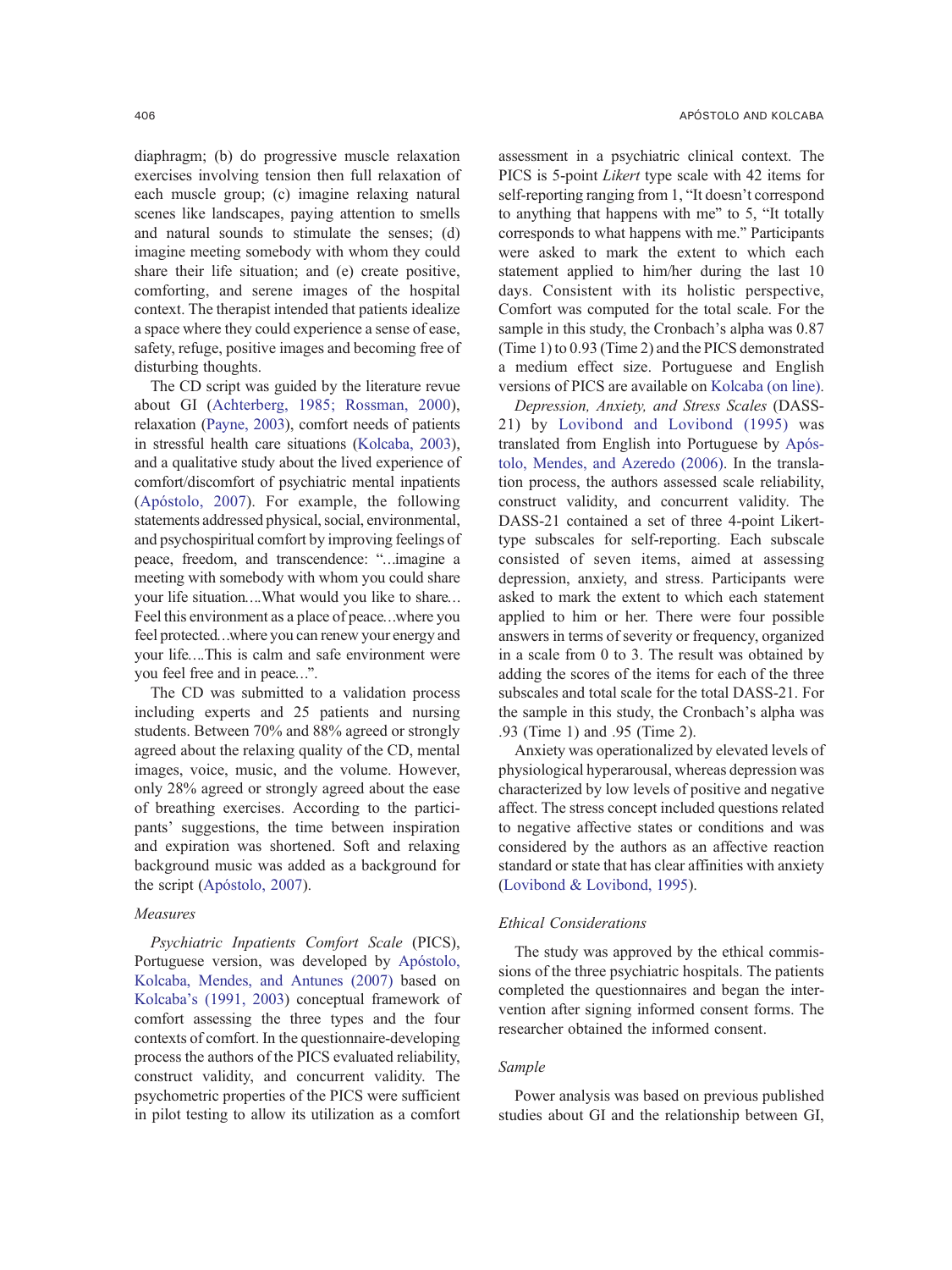comfort, and depression. The power analysis indicated that 60 total patients were needed to achieve significance at an alpha of .05.

Sixty short-term hospitalized depressive patients (experimental group: 30, comparison group: 30) were selected from three psychiatric unities/facilities with identical characteristics from the Centre of Portugal by consecutive sampling. At T1, groups were equivalent in demographics (Table 1).

Each participant submitted to a preparatory interview by the researchers who introduced the study and evaluated his or her clinical condition. Inclusion criteria were the following: adults; diagnosed as having clinical depression and classified from moderate to extremely severe depression, according DASS-21 classification ([Lovibond & Lovibond, 1995\)](#page-7-0); able to read and understand Portuguese; and with the willingness to participate. Exclusion criteria were presence of psychotic symptoms and cardiac and breathing problems ([Payne, 2003](#page-8-0)).

To avoid contact and contamination between experimental and usual care groups, the selection process was as follows: The first 20 women and 10 men hospitalized with depressive disorders between October 2005 and January 2006 were selected for the experimental group, since their clinical situation triggered the development of the protocol. The reason for proportional sampling was that depression affects 1.5 to 3 times more females then males

[\(Dew, Lynn, & Hall, 2003](#page-7-0)), and in those psychiatric settings, this proportion held true.

## Procedures

After the individuals in the experimental group were selected and signed informed consent, the intervention was introduced. The audiotaped CD was given to the patients at around 9 p.m. because at this time the environment was quiet and it was thought that the CD would promote relaxation, leading to a good night's sleep.

The experimental group was to listen to the GI audio CD once a day for 10 days. Self-reports of adherence, success, and adverse manifestations of each CD session were monitored by the head nurse and recorded in the patient's intervention plan. The instruments (PICS and DASS-21) were administered at two time points for the experimental group: prior to the introduction of intervention (T1) and 10 days later, which was the end of the intervention (T2). Four patients did not complete the 10 sessions because they got discouraged with the protocol. They were excluded from the study and were replaced by new patients. No adverse effects were reported.

After the intervention group completed the study, the selection of individuals for the usual care group was initiated. Thus, this group included patients who had been hospitalized between January and March 2006. The patients were matched with the

|                |                            | Experimental<br>$(n = 30)$ |       | Comparison ( $n = 30$ )   |            | Total ( $n = 60$ ) |       |
|----------------|----------------------------|----------------------------|-------|---------------------------|------------|--------------------|-------|
|                | Variables                  |                            | %     | %                         | $\sqrt{n}$ | $\sqrt{n}$         | %     |
| Gender         | Male                       | 20                         | 66.67 | 66.67                     | 20         | 20                 | 33.33 |
|                | Female                     | 10                         | 33.33 | 33.33                     | 10         | 40                 | 66.67 |
|                | $x^2 = 0.00, P = 1.00$     |                            |       |                           |            |                    |       |
| Marital status | Married                    | 18                         | 60.00 | 56.67                     | 17         | 35                 | 58.33 |
|                | Unmarried couples          |                            | 3.33  | 10.00                     | 3          | 4                  | 6.67  |
|                | Single                     | 6                          | 20.00 | 16.67                     | 5          | 11                 | 18.33 |
|                | <b>Divorced</b>            | 5                          | 16.67 | 13.33                     | 4          | 9                  | 15.00 |
|                | Widowed                    |                            | 0.00  | 3.33                      | 1          | 1                  | 1.67  |
|                | $x^2 = 2.23, P = .69$      |                            |       |                           |            |                    |       |
| Education      | 4 years                    |                            | 3.33  | 3.33                      | 1          | 2                  | 3.33  |
|                | 5-9 years                  | 15                         | 50.00 | 53.33                     | 16         | 31                 | 51.67 |
|                | $10-12$ years              | 6                          | 20.00 | 16.67                     | 5          | 11                 | 18.33 |
|                | Higher                     | 8                          | 26.67 | 26.67                     | 8          | 16                 | 26.67 |
|                | $x^2 = 0.123$ , $P = .99$  |                            |       |                           |            |                    |       |
| Age            | $Min = 20$ , $Max = 58$    |                            |       | $Min = 19$ , $Max = 55$   |            | $M = 40.38$        |       |
|                | $M = 39.57$ , $SD = 11.41$ |                            |       | $M = 41.20$ , $SD = 9.68$ |            | $SD = 10.53$       |       |
|                | $t = -0.60, P = .65$       |                            |       |                           |            |                    |       |

Table 1. Sample Characteristics and Group Comparisons of Sociodemographic and Clinical Data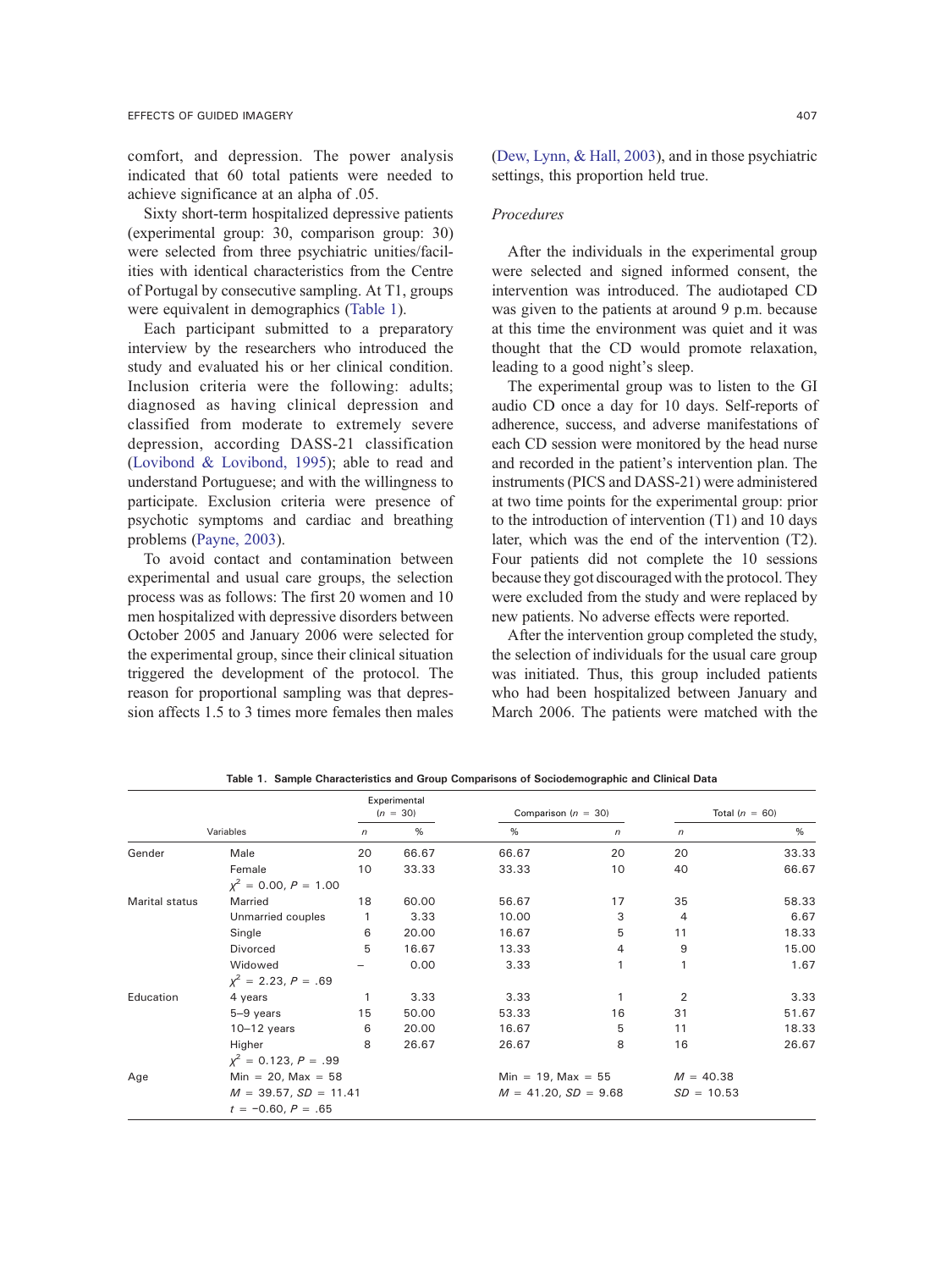individuals in the experimental group by sociodemographic data (age, gender, marital status, and education). No changes in hospital staff or policy occurred this period. The instruments (PICS and DASS-21) were administered in the comparison group at the same intervals but without the GI intervention.

# Data Analysis

A significance level of .05 was established a priori for all statistical tests. Chi-square, Independent  $t$  tests, paired  $t$  tests, and repeated measures analysis of variance were used to examine the initial group's equivalence on demographic characteristics depression, anxiety, stress, and comfort and changes over time on comfort on the DASS and PICS.

#### RESULTS

Table 2 summarizes the groups' changes on the DASS-21: t tests for independent samples revealed groups (intervention and comparison) were equivalent at T1 but different at T2. The treatment group had significantly lower levels of depression, anxiety, and stress (DASS-21;  $-0.96$ ) than the control group (−0.37) after 10 days of GI intervention ( $F = 11.76$ ,  $P = .00$ ). GI explains 17% of the variance ( $\eta^2 = 0.17$ ), power = 0.92.

Changes in each of the DASS-21 subscales revealed that the treatment group had significantly lower depression, anxiety, and stress. Variance explained by the intervention was 10% for depression, 13% for anxiety, and 17% for stress. Power ranged between 0.71 (depression) and 0.92 (stress).

[Table 3](#page-6-0) summarizes the groups' changes on total comfort: t tests for independent samples revealed

groups (intervention and comparison) were equivalent at T1 but different at T2. The treatment group had significantly higher comfort  $(+0.49)$  than the comparison group (+0.20) after 10 days of GI intervention ( $F = 4.42$ ,  $P = .04$ ). GI explained 7% of the total variance ( $\eta^2 = 0.07$ ), power = 0.54.

Comfort scores were strongly predictive of who would show decreased symptoms of depression, anxiety, and stress on the DASS-21. At time 2, the total score on the DASS-21 was negatively correlated with the total comfort score ( $r = -0.73$ ,  $P = .00$ ). The negative correlation meant that persons with higher comfort had lower depression, anxiety, and stress.

#### **DISCUSSION**

Power greater than 0.50 are traditional in social sciences. As [Cohen \(1988\)](#page-7-0) reported, a statistical test must have a power of 0.80, and the probability of a type II error of 0.20. By these criteria, we lost one in five genuine effects. However, [Murphy and Myors](#page-7-0) [\(1998\)](#page-7-0) reported that in the social sciences, power usually ranges from 20% to 50%. Therefore, these investigators recommend using a power of 0.50 in future similar research, where the intervention has minimal known harmful effects.

In future research, data about medications and their dosages should be recorded for each patient at each time point. These data would provide information about possible covariates, should baseline scores be significantly different at baseline between the two groups. It would be interesting to determine if the complementary GI intervention was correlated with a reduction in psychiatric medications as well. Future research also should

|                                                                                         | Time                   |              |                          |              |                                                                                         |
|-----------------------------------------------------------------------------------------|------------------------|--------------|--------------------------|--------------|-----------------------------------------------------------------------------------------|
| <b>DASS-21</b>                                                                          |                        | $t_1$        | t <sub>2</sub>           |              | <b>DASS-21</b><br>2,0                                                                   |
| Groups:                                                                                 | $\overline{x}$         | S            | $\overline{x}$           | S            | 1,8<br>╺                                                                                |
| Experimental<br>Control                                                                 | 1.93<br>1.82           | 0.62<br>0.72 | 0.97<br>1.45             | 0.63<br>0.86 | 1,6<br>1,4                                                                              |
|                                                                                         | $t = 65$<br>$P = 0.26$ |              | $t = -2.48$<br>$P = .01$ |              | 1,2<br>Group                                                                            |
| Difference on evolution<br>$F = 11.76$ ; $P = .00$<br>$\eta^2 = 0.17$<br>Power = $0.92$ |                        |              |                          |              | 1,0<br>$\blacksquare$ Experimental<br>,8<br>$\qquad \qquad \Box$<br>Control<br>t1<br>t2 |

Table 2. Different Evolution of Experimental and Comparisons Psychiatric Inpatients on Depression, Anxiety, and Stress (DASS-21)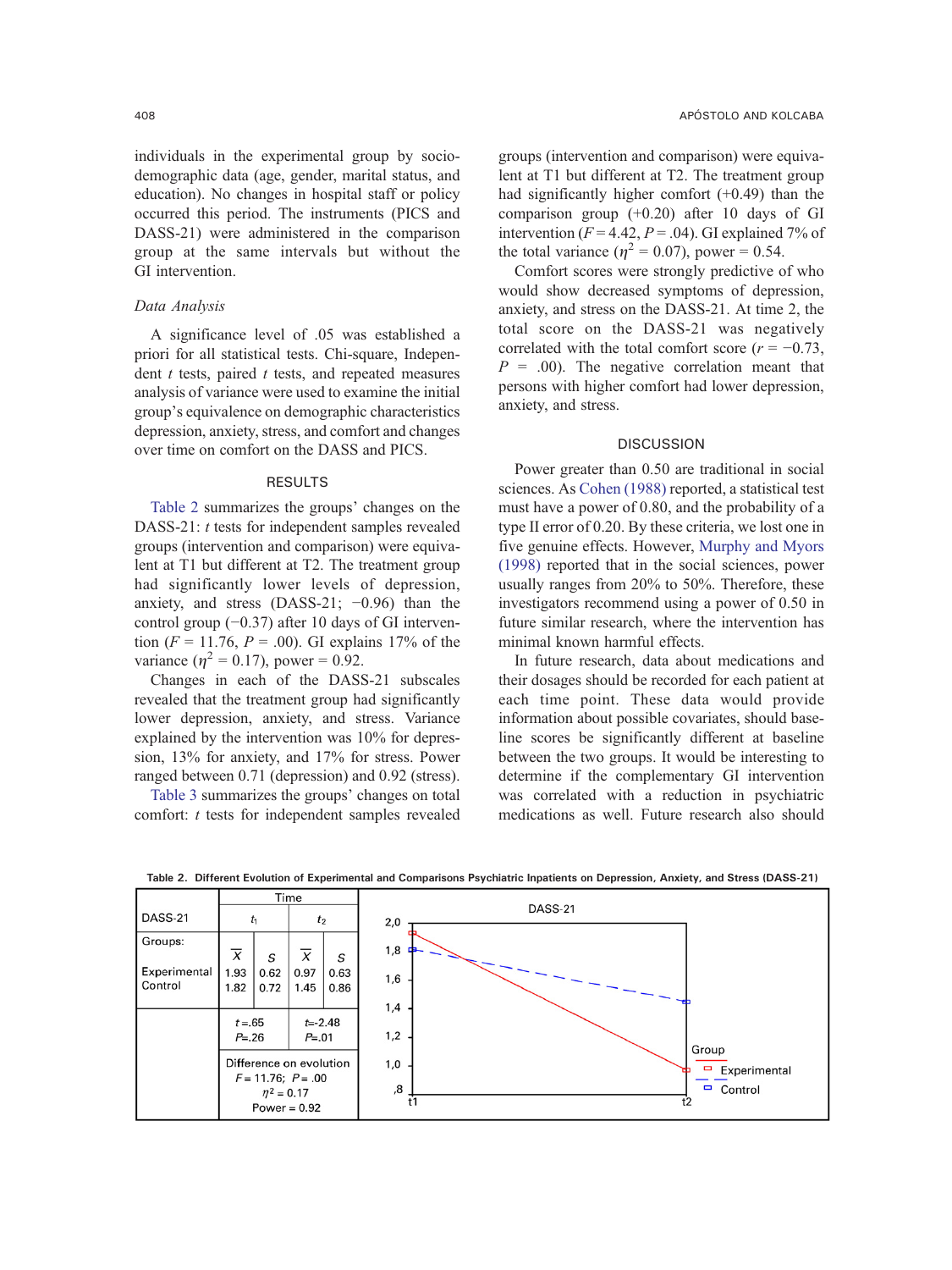<span id="page-6-0"></span>

Table 3. Different Evolution of Experimental and Comparisons Psychiatric Inpatients on Total Comfort

include a third or fourth comparison group who receive, for example, only relaxation, breathing exercises, and/or music or neutral images. Gender differences should be compared for the effectiveness of GI on the same outcomes, and follow-up assessment should also be developed.

Results provide evidence that the GI intervention decreased feelings of depression, anxiety, and stress while increasing personal perception of comfort. In the GI audio CD, relaxing and peaceful images were suggested, and individuals were asked to idealize a secure and peaceful therapeutic environment where professional help and positive affective changes occur. Specifically, patients felt more relieved of their depressive symptoms and experienced a state of greater ease, satisfaction, and harmony. These feelings allowed them to benefit more from their other therapeutics, achieve more efficient improvement, and attain or regain competence to plan and control their destiny.

The results of this study can be compared with others using GI programs. As referenced above, results of [McKinney et al. \(1997\), Sloman \(2002\),](#page-7-0) [Campbell-Gillies \(2004\), and Watanabe et al.](#page-7-0) [\(2006\)](#page-7-0) showed the positive effects of GI in mood regulation, although comfort was not measured. The study using GI with women going through radiation therapy showed positive effects of GI on comfort ([Kolcaba & Fox, 1999\)](#page-7-0). The findings from this study are consistent with previous descriptive ones about the effectiveness of GI for psychiatric patients. The study also demonstrated the sensitivity of the comfort questionnaire to detect significant changes in comfort over time given an effective intervention. Both the intervention and measurement strategies were consistent with a holistic and humanistic approach to psychiatric care.

The intervention of GI has many advantages including its effectiveness, its affordability, and its simplicity. Therefore, nurses can include this intervention as part of the health care plan to assist patients to relieve their discomfort and reach a state of homeostasis. This will enable patients to transcend their limitations and face the problems of life. It is possible that GI, used as complementary intervention, can contribute to the reduction of antidepressive medication dosage and, consequently, to a diminution of related side effects and adherence to a more holistic therapy.

## CONCLUSION

If the way people think influences the way people feel, positively or negatively, then positive thinking can relieve the depressive state and related discomforts. GI can play a role in cognition, even if people are not aware of that fact ([Thomas, 1999](#page-8-0)). GI helps fight rigid, automatic, and desperate thoughts and, in this sense, helps to reinforce selfesteem and personal transcendence. Self-esteem and transcendence contribute to a more positive experience, which enhances positive affection (manifestations of anhedonia and the absence of positive emotional experiences with a lack of pleasure energy and disinterest) and interferes with negative affection (nervousness, tension and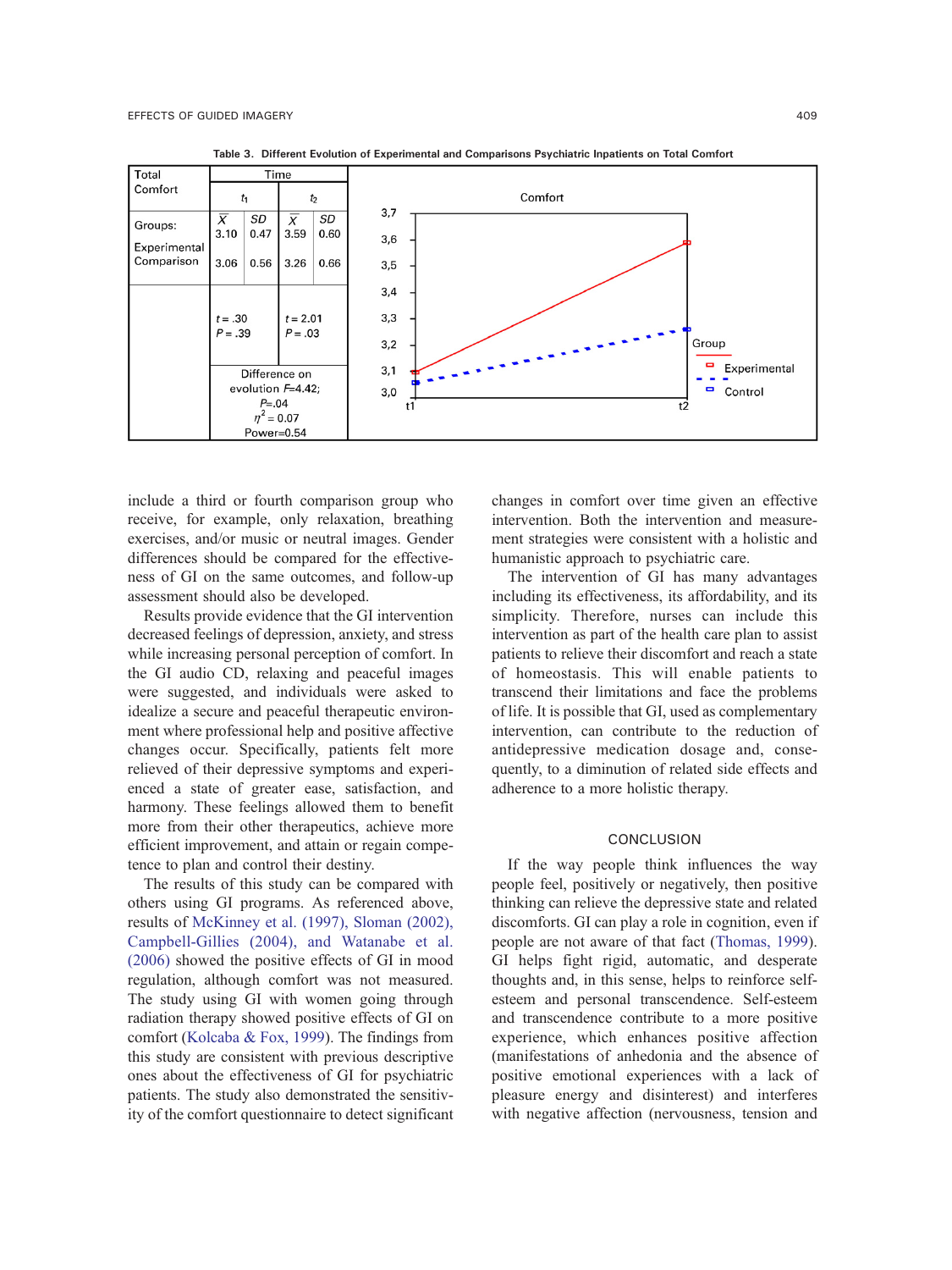<span id="page-7-0"></span>preoccupation, anger, guilt, dissatisfaction, sense of rejection or sadness, among others).

Imagery creates a bridge between mind and body, linking perception, emotion, and psychological, physiological, and behavioral responses. According to Gilbert, Baldwin, Irons, Baccus, and Palmer (2006), shifts of emotions associated with anxiety and depressive disorders are often related to images. The ability to generate powerful, warm, and accepting images seems significantly protective of depression symptoms. It may be the inability to generate warm images, as much as the ability to neutralize self-criticism that is central to some depressions or other emotional difficulties.

This intervention is effective in enhancing patients' comfort and decreasing symptoms when they have a depressive disorder. Interpretation of the results is to be made bearing in mind that this was a complementary intervention (in addition to other interventions that are part of the usual protocols in these patients).

Because of its effectiveness and also because it is a relatively easy method for individuals to learn and use, psychiatric nurses could include this intervention as part of their integrative treatment plans.

#### **REFERENCES**

- Achterberg, J. (1985). Imagery in healing: Shamanism and modern medicine. Boston: Shambhala.
- Apóstolo, J. L. A. (2007). O imaginário conduzido no conforto de doentes em contexto psiquiátrico. Doctoral Dissertation. Porto, PT: Porto University.
- Apóstolo, J. L. A., Batista, A. C., Macedo, C. M. R. & Pereira, E. M. R. (2006). Sofrimento e conforto em doentes submetidas a quimioterapia. Referência, 2nd Série, 3, 55–64.
- Apóstolo, J. L. A., Kolcaba, K., Mendes, A. C. & Antunes, M. T. C. (2007). Development and psychometric evaluation of the Psychiatric In-patients Comfort Scale (PICS). Enfermería Clínica, 17(1), 17–23.
- Apóstolo, J. L. A., Mendes, A. C. & Azeredo, Z. A. (2006). Adaptation to Portuguese of the Depression, Anxiety and Stress Scales (DASS). Revista Latino-Americana de Enfermagem, 14(6), 863–871.
- Campbell-Gillies, L. (2004). Guided imagery as treatment for anxiety and depression in breast cancer patients: A pilot study [On line]. A dissertation submitted in partial fulfilment of the requirements for the degree of M.A. Psychology. Rand Afrikaans University. Retrieved August 8, 2007. Available [http://etd.rau.ac.za/](http://etd.rau.ac.za/theses/available/etd-10062004-095533/restricted/GIreviseddissert2003130304.pdf) [theses/available/etd-10062004-095533/restricted/](http://etd.rau.ac.za/theses/available/etd-10062004-095533/restricted/GIreviseddissert2003130304.pdf) [GIreviseddissert2003130304.pdf](http://etd.rau.ac.za/theses/available/etd-10062004-095533/restricted/GIreviseddissert2003130304.pdf).
- Cohen, J. (1988). Statistical power analysis for the behavioral sciences. (2nd ed.). Hillsdale, NJ: Lawrence Earlbaum Associates.
- Coppen, A. (1994). Depression as a lethal disease: Prevention strategies. Journal of Clinical Psychiatry, 55(Suppl), 37–45.
- Damásio, A. R. (2004). Ao encontro de Espinosa. As Emoções e a neurologia do sentir. (6th ed.). Mem Martins: Publicações Europa-América.
- Dew, M. A., Lynn, M. M. & Hall, M. (2003). Depression: Epidemiology and risk factors. In J. Potokar & M. E. Thase (Eds.), Advances in the management and treatment of depression [On line] (pp. 1–39). London: Taylor & Francis. Retrieved Octobre 29, 2006. Available [http://www.myilibrary.com/Browse/open.asp?](http://www.myilibrary.com/Browse/open.asp?ID=10437&loc=9) [ID=10437&loc=9.](http://www.myilibrary.com/Browse/open.asp?ID=10437&loc=9)
- Folkman, S. & Moskowitz, J. T. (2000). Positive affect and the other side of coping. American Psychologist, 55(6), 647–654.
- Gilbert, P., Baldwin, M. W., Irons, C., Baccus, J. R. & Palmer, M. (2006). Self-criticism and self-warmth: An imagery study exploring their relation to depression. Journal of Cognitive Psychotherapy, 20(2), 183–200.
- Goodwin, M., Sener, I. & Steiner, S. H. (2007). A novel theory for nursing education: Holistic comfort. Journal of Holistic Nursing, 25(4), 278–285.
- Jenny, J. & Logan, J. (1996). Caring and comfort metaphors used by patients in critical care. Image: Journal of Nursing Scholarship, 28(4), 349–352.
- Koehn, M. L. (2000). Alternative and complementary therapies for labor and birth: An application of Kolcaba's Theory of Holistic Comfort. Holistic Nursing Practice, 15(1), 66–77.
- Kolcaba, K. Y. (1991). A taxonomic structure for the concept comfort. Image,, 23(4), 237–240.
- Kolcaba, K. Y. (2003). Comfort Theory and practice. A vision for holistic health care and research. New York: Springer.
- Kolcaba K.Y. (on line). The comfort line. Retrieved April, 8, 2008. Available [http://www.thecomfortline.com.](http://www.thecomfortline.com)
- Kolcaba, K. Y. & Fox, C. (1999). The effects of guided imagery on comfort of women with early stage breast cancer undergoing radiation therapy. Oncology Nursing Forum, 26(1), 67–72.
- Lovibond, S. H. & Lovibond, P. F. (1995). Manual for the depression anxiety stress scales. Sydney: Psychology Foundation.
- McKinney, C. H., Antoni, M. H., Kumar, M., Times, F. C. & McCabe, P. M. (1997). Effects of guided imagery and music (GIM) therapy on mood and cortisol in healthy adults. Health Psychology, 16(4), 390–400.
- Morse, J. M., Bottorff, J. L. & Hutchinson, S. (1994). The phenomenology of comfort. Journal of Advanced Nursing, 20(1), 189–195.
- Murphy, K. R. & Myors, B. (1998). Statistical power analysis: A simple and general model for traditional and modern hypothesis tests. Mahwah, NJ: Lawrence Erlbaum Associates.
- Nolen-Hoeksema, S. (1991). Responses to depression and their effects on the duration of depressive episodes. Journal of Abnormal Psychology, 100(4), 569–582.
- Nolen-Hoeksema, S. (2000). The role of rumination in depressive disorders and mixed anxiety/depressive symptoms. Journal of Abnormal Psychology, 109(3), 504–511.